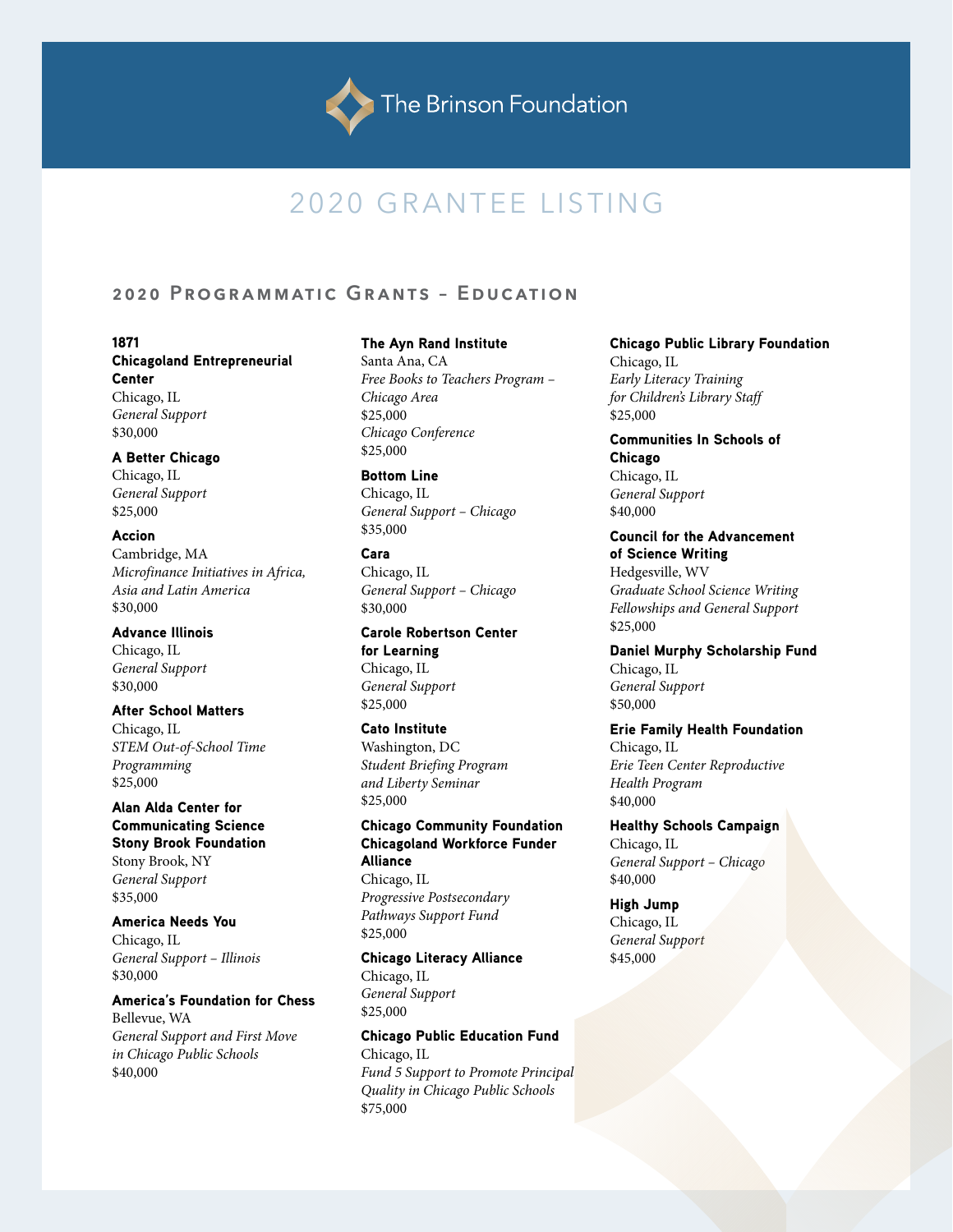# **2020 Programmatic Grants – Education**

#### The Horatio Alger Association

Alexandria, VA *Illinois College Scholarship Program* \$50,000

### i.c.stars Inner-City Computer Stars Foundation Chicago, IL *General Support*

\$30,000

### Illinois Network of Charter Schools

Chicago, IL *General Support* \$30,000

Institute for Humane Studies Arlington, VA *Student Programming* \$35,000

### Jack Miller Center for Teaching America's Founding Principles and History Bala Cynwyd, PA *High School Teacher Professional Development in Civics*

\$26,000

# Lake Forest Academy

Lake Forest, IL *Class of '93 Scholarship Fund for High School Students* \$30,000

## Literacy Works

Chicago, IL *General Support* \$25,000

### Loyola University Medical Center Maywood, IL *Pediatric Mobile Health Unit* \$25,000

### Math Circles of Chicago Chicago, IL *General Support* \$25,000

Mercatus Center Arlington, VA *F. A. Hayek Program for Advanced Study in Philosophy, Politics and Economics* \$25,000

### MetroSquash

Chicago, IL *General Support*  \$40,000

Mikva Challenge Grant Foundation Chicago, IL *Student Advisory Council* \$30,000

### One Million Degrees Chicago, IL *General Support* \$35,000

OneGoal Chicago, IL *General Support – Chicago* \$35,000

### The Partnership for

College Completion Chicago, IL *General Support* \$25,000

### The Posse Foundation Chicago, IL

*General Support – Chicago* \$50,000

### Room to Read

San Francisco, CA *General Support for International Literacy Programs* \$25,000

### Rush University Medical Center Chicago, IL *Adolescent Family Center Reproductive Health Program*

### \$40,000 St. John's Health Foundation

Jackson, WY *Nursing Education Program* \$50,000

Spark Chicago, IL *General Support* \$25,000

### Start Early

Chicago, IL *General Support for Educare* \$30,000

### Teach For America Chicago, IL *General Support – Greater Chicago and Northwest Indiana* \$35,000

Teton Science Schools Jackson, WY *General Support* \$35,000

#### The University of Chicago Consortium on School Research

Chicago, IL *General Support* \$25,000 *College to Career Transition Study* \$25,000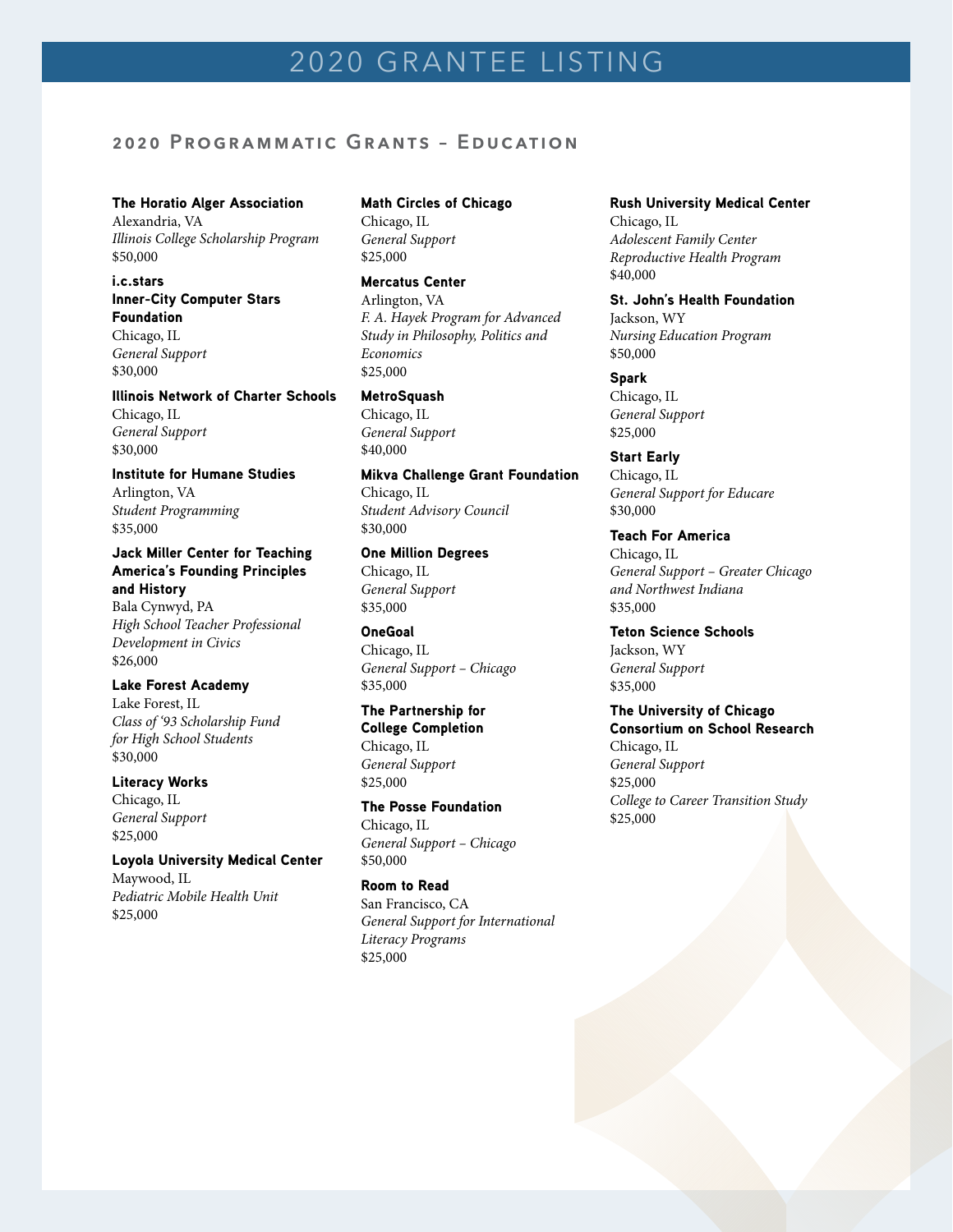# **2020 Programmatic Grants – Scientific Research**

### California Institute of Technology

Pasadena, CA *Theoretical Gravitational Wave Research – Graduate Student Support* \$85,000

### California Institute of Technology

Pasadena, CA *Quantum Communications and Fundamental Space-Time Physics Research – Graduate Student Support* \$50,000

### Carnegie Institution for Science Washington, DC *Seismology Monitoring Research* \$65,000

### Columbia University Lamont-Doherty Earth Observatory Palisades, NY *Anticipating Earthquakes Initiative* \$70,000

### Cornell University

Carl Sagan Institute Ithaca, NY *Search for Life in the Universe Research* \$50,000

### Cornell University Center for Astrophysics and Planetary Science

Ithaca, NY *Dark Matter along a Filament of Galaxies Project* \$50,000

### LSST Corporation

Tucson, AZ *Data Science Fellowship Program*  \$100,000

### Northwestern Memorial Foundation Chicago, IL

*Medical Research – Junior Investigator Award at Northwestern Memorial Hospital* \$70,000

# Rush University Medical Center

Chicago, IL *Breast Cancer Research* \$50,000

#### Salk Institute for Biological Studies La Jolla, CA

*Research on the Role of Neoteny in Human-Specific Brain Development* \$50,000

# Science Philanthropy Alliance New Venture Fund

Washington, DC *Associate Membership* \$75,000

### Smithsonian Astrophysical **Observatory**

Cambridge, MA *Detection of Exoplanet Atmospheric Biosignatures Project \$50,000*

### The University of Arizona Foundation Tucson, AZ *Spacewatch Observations of Asteroid Lightcurves*

\$35,000

The University of Chicago Department of Astronomy and Astrophysics Chicago, IL *Brinson Fellowship Program* \$85,000

### The University of Chicago Department of Organismal Biology and Anatomy

Chicago, IL *Genetic Basis for the Origin of Limbs Research* \$50,000

### The University of Utah

Salt Lake City, UT *Yellowstone Seismology and Tectonophysics Research* \$65,000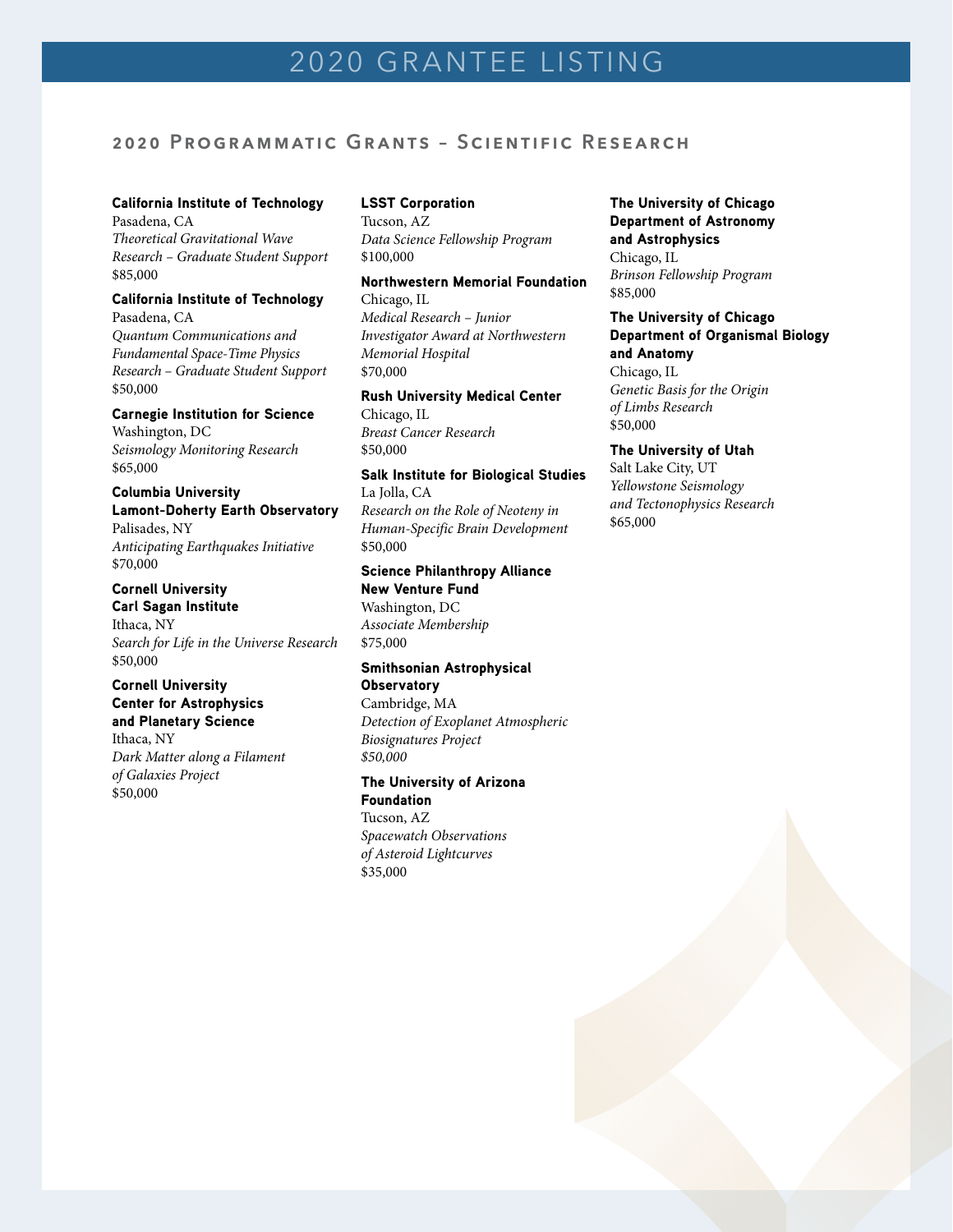# **2020 Brinson Prize Fellowships**

California Institute of TechnologyInstitute for Quantum Information and Matter *Pasadena, CA*

\$115,000

University of California, Davis Department of Physics and Astronomy *Davis, CA* \$115,000

The University of Chicago Kavli Institute for Cosmological Physics *Chicago, IL* \$115,000

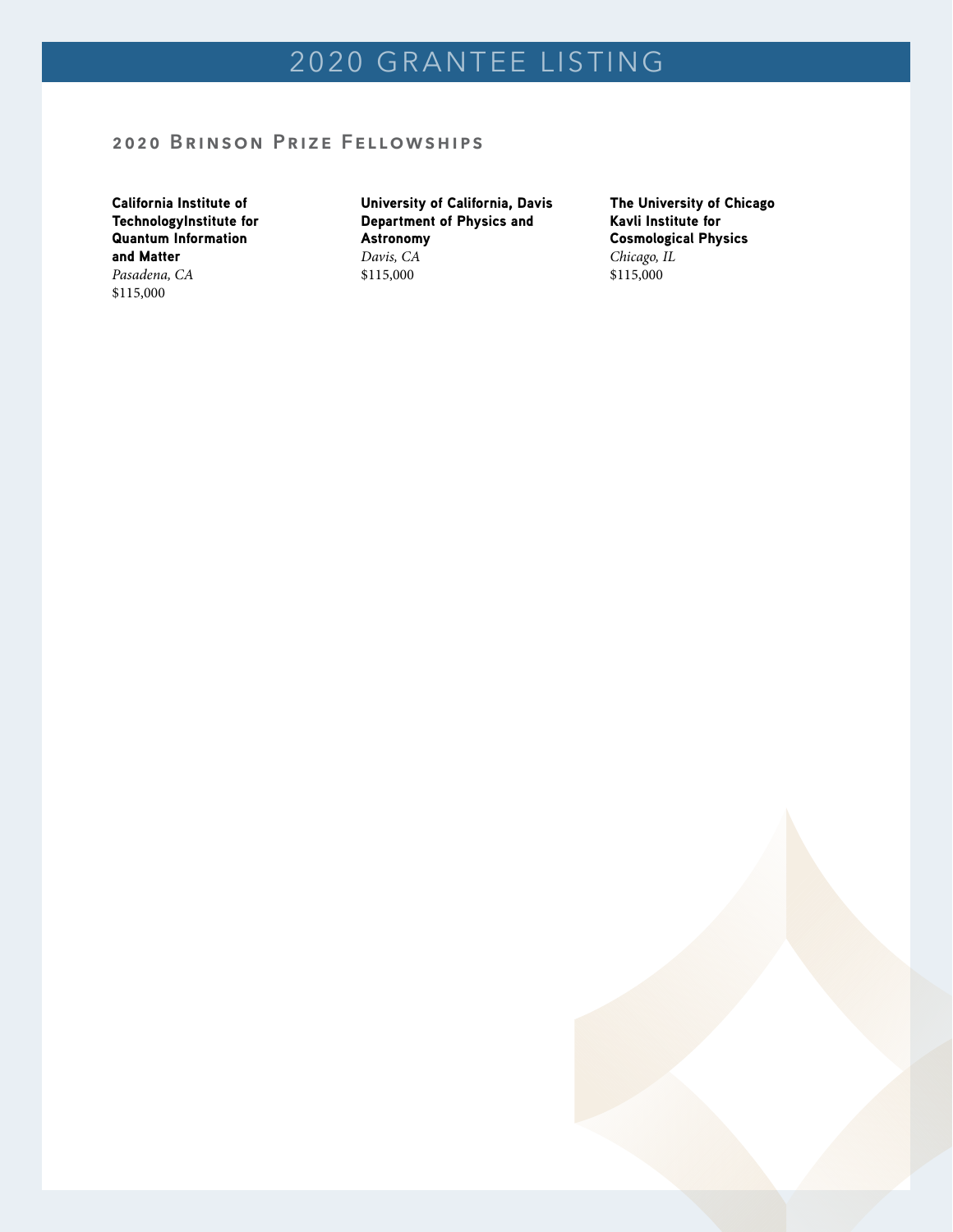# 2020 GRANTEE LISTING

# **2020 Endorsement Grants**

#### Adler Planetarium

Chicago, IL *Cosmology and Astrophysics Research* \$80,000

### Ann & Robert H. Lurie Children's Hospital of Chicago

Chicago, IL *Medical Research – Brinson Fellowship* \$80,000

#### Art Institute of Chicago

Chicago, IL *General Support* \$80,000

Chicago Architecture Center Chicago, IL *General Support* \$50,000

Chicago Botanic Garden Chicago Horticultural Society Glencoe, IL *General Support* \$50,000

### Chicago History Museum Chicago Historical Society Chicago, IL *General Support* \$60,000

Chicago Symphony Orchestra Association Chicago, IL

*General Support* \$60,000

### Eisenhower Health

Rancho Mirage, CA *Nursing Education and General Support* \$50,000

# The Field Museum Chicago, IL

*Learning Center Programs* \$80,000

### The Joffrey Ballet Chicago, IL *General Support* \$40,000

La Rabida Children's Hospital Chicago, IL *General Support* \$80,000

Lincoln Park Zoological Society Chicago, IL *General Support* \$60,000

Lyric Opera of Chicago Chicago, IL *General Support* \$60,000

### The Morton Arboretum

Lisle, IL *General Support* \$40,000

\$51,000

Museum of Science and Industry Chicago, IL *General Support and Welcome to Science Initiative* \$80,000

### Northwestern Memorial Foundation Chicago, IL *Nursing Education and NICU Lactation Program at Northwestern Memorial Hospital*

Peggy Notebaert Nature Museum Chicago Academy of Sciences Chicago, IL *General Support* \$40,000

Rush University Medical Center Chicago, IL

*Medical Research – Junior Investigator Award* \$75,000

Shedd Aquarium Chicago, IL *General Support* \$80,000

Shirley Ryan AbilityLab Rehabilitation Institute of Chicago Chicago, IL *Brinson Stroke Fellowship* \$75,000

Special Olympics Illinois Normal, IL *General Support* \$50,000

The University of Chicago Medicine Chicago, IL *Medical Research – Junior Investigator Award* \$100,000

# WTTW Window to the World Communications, Inc. Chicago, IL

*Local Broadcast of NOVA and General Support* \$70,000